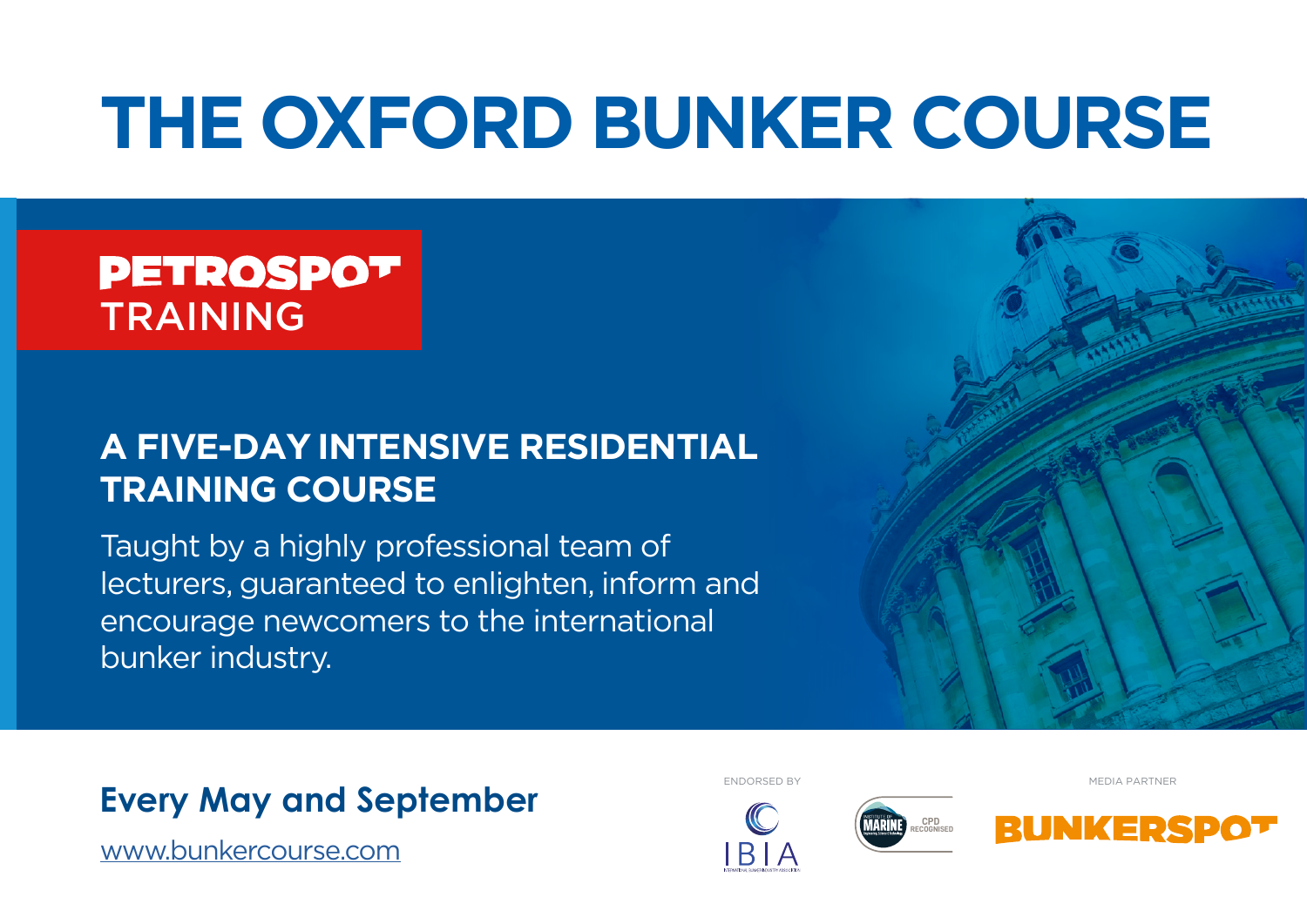

'Fantastic and really fun - I've learned more this past week than I have in two years! Really well presented and I feel confident to do better in my career'

*GB Oils (UK)*

### QUESTION

How can the *Oxford Bunker Course* offer a better training experience than a 'learn as you work' approach or in-house training?

## ANSWER

The *Oxford Bunker Course* offers a week of intensive teaching for newcomers to the bunker and shipping industries provided by industry experts at the top of their game.

It is 100% focused on providing an interactive learning experience through lectures, case studies and scenario exercises. There are no 'working day' distractions – just 'best in the business' teaching and plenty of discussion and Q&A opportunities with highly experienced tutors.

The course is challenging and asks a lot of its students. In return, they receive top-class training which fully prepares them for a career in the bunker sector or gives them a knowledge of marine fuels that will put them one step ahead of their peers in the wider maritime industry.

The bunker business thrives through the building of firm and longstanding business relationships, and the *Oxford Bunker Course* facilitates this by bringing young traders, brokers and suppliers from many companies and countries together – to learn about the industry they are all part of and to network in a series of excellent social events throughout the week.

And our students keep coming back – for advanced or refresher training as their careers progress. So we must be doing something right!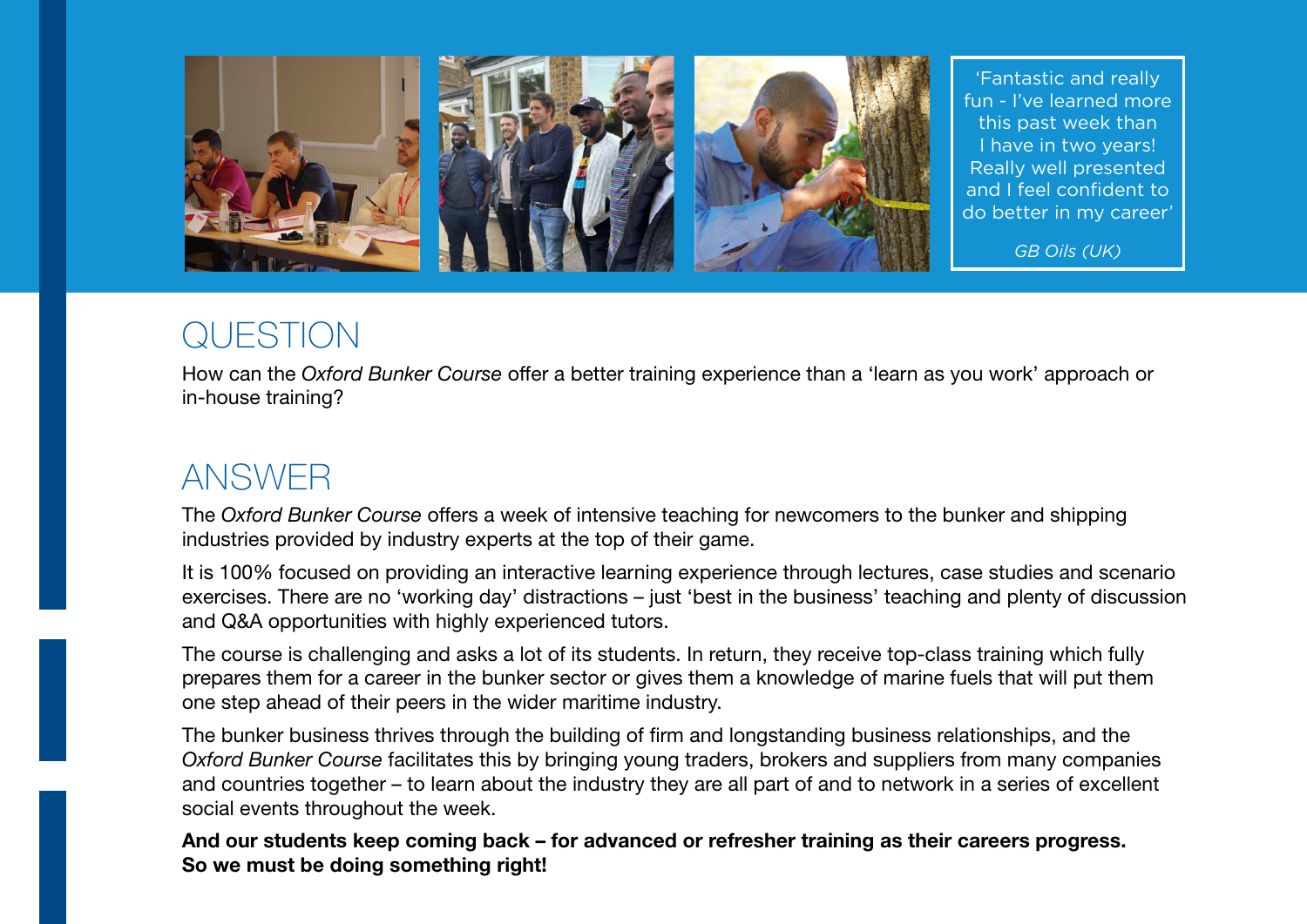5 DAY COURSE

Price - £3,495

Registrations are subject to VAT at the prevailing rate.





21-25 MARCH 2022

[REGISTER](https://www.petrospot.com/events/obc-march/register)

### 19-23 SEPTEMBER 2022

[REGISTER](https://www.petrospot.com/events/obc-sept/register)

A world-renowned intensive residential training course, designed for newcomers to the business and for those who may already have some experience.

### What will it cover?

The programme is led by Nigel Draffin (Academy Director), backed by a dedicated team of highly respected experts, spanning every discipline within the international bunker industry. Together, the team ensures that every student leaves the course with a solid understanding and far greater knowledge of the bunker industry.

The programme includes a range of high-quality lectures on the technical, operational, commercial, financial and legal aspects of bunkering, including case studies, discussion groups and practical demonstrations. All students receive comprehensive course documentation for later reference and ongoing training.

### Is it right for me?

A full and exciting social programme – including a tour of Oxford and its University and a course dinner – makes this training course one of the best networking opportunities for newcomers. During the week, all students meet and work with the experts and have an extraordinary opportunity to build long-term relationships with their peers from all sectors of the business.

Course fee includes five days' accommodation and meals, a course dinner and other Oxford-specific networking activities, as well as extensive course materials derived from the unique combination of lectures, exercises and tests.



'Beneficial for anyone involved in the bunker world. A good opportunity for everyone who wants to expand his knowledge and experience'

*Oldendorff (Germany)*

'A fantastic experience from both a work and social perspective. I will recommend the *Oxford Bunker Course* to anyone joining the bunker industry!'

*GAC Bunker Fuels (UK)*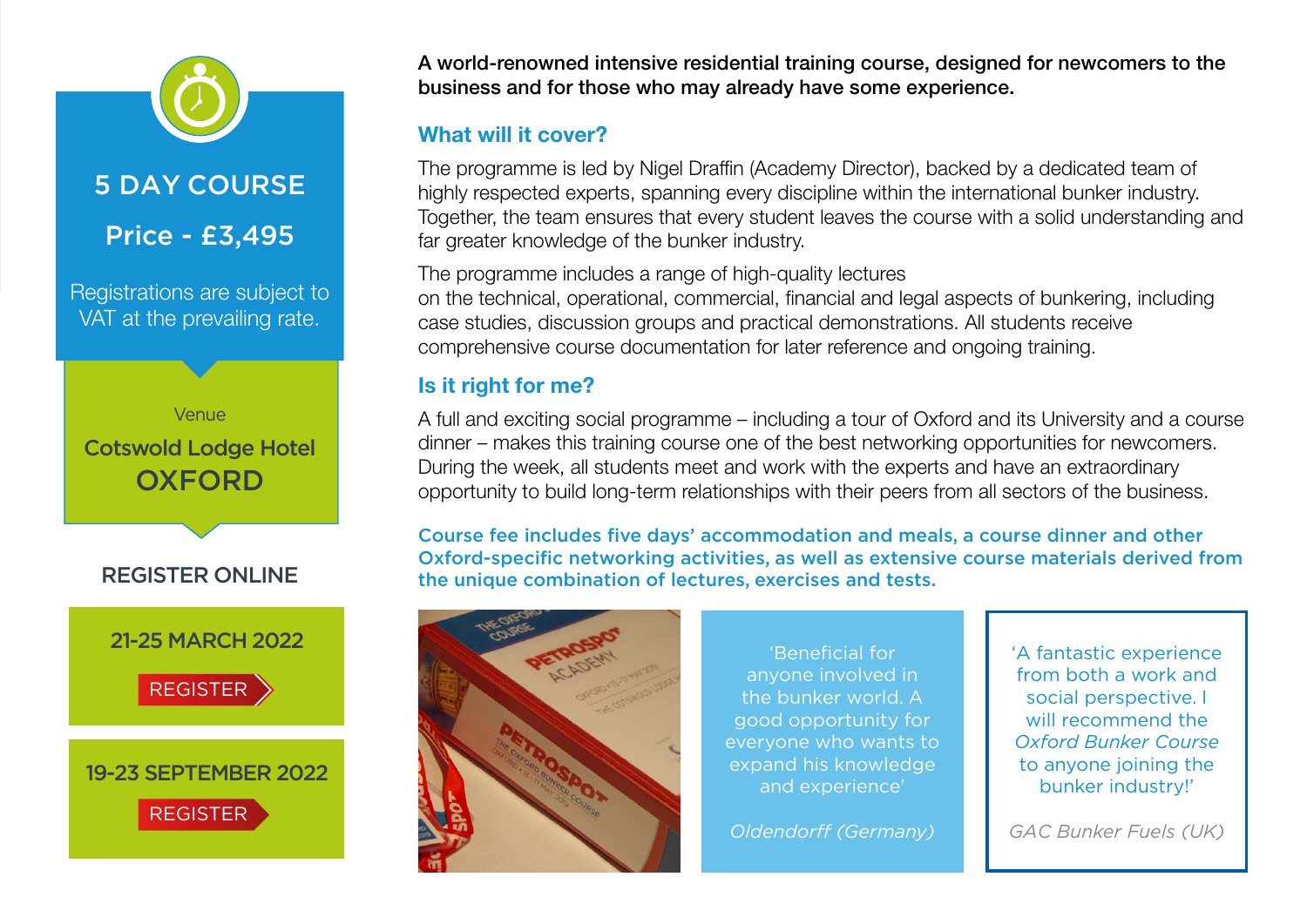

# COURSE LECTURERS

- Nigel Draffin, Technical Consultant, Lecturer and Author, IBIA Board Member (Course Director)
- Michael Atkinson, Customer Service Supervisor, Intertek Lintec Shipcare Services
- Peter David, Technical Consultant, BP Marine
- Michael Green, Senior Quality Manager Marine, World Fuel Services
- Paul Millar, Head of Global Credit, Bomin Group
- Brendan Cuffe, Director of UK, Marine Engineer, Brookes Bell
- Andrew Preston, Partner, Preston Turnbull
- Llewellyn Bankes-Hughes, Managing Director, Petrospot Ltd

# COURSE PROGRAMME

#### **Sunday**

- Arrive in Oxford
- Refreshments at the hotel bar
- Welcome Dinner

#### **Monday**

- Introduction
- Introduction to the Bunker Industry
- Course Photograph
- Commercial Introduction
- Technical Introduction
- Basic Operations (Part 1&2)
- **Introduction Quiz**
- Evening: Oxford Walking Tour

#### **Tuesday**

- Fuel Types
- Fossil Fuels Refining
- Bunker Specifications ISO 8217
- Analysis and Precision (inc. exercise)
- Bunker Survey / Surveyors
- Fuel Handling and Treatment
- Compatibility & Stability
- Mini Case Study
- Distillates and VLSEO Particulars
- Onboard Test Equipment
- Quiz
- Evening: Tour of historic Oxford pub

#### **Wednesday** • Credit

- International Regulations
- Credit Exercise
- The Bunker Market
- Future Fuels
- Alternative Fuels
- Traders and Brokers
- Banking and Payments
- Fuel Analysis Exercise
- Pollution, Prevention and Regulation
- Quiz
- Evening: Punting on the Isis

#### **Thursday**

- The Owners risk
- Cybercrime and Password Exercise
- Risk Management
- Bunker Case Study (Part 1&2)
- Debrief
- Bunkering Video
- Evening: Course Dinner

#### **Friday**

- Comprehensive Course Quiz
- Legal Issues (Part 1&2)
- Certificates and Course Close

Please note: All students are requested to ensure that their homeward flights and other travel plans allow them to remain in Oxford until the formal course programme ends at 1pm on Friday with the award of course certificates.

*'A great course, everything has been thought of – from course content to social activity. It is a great week to learn and meet new people'*

Bominflot (United Arab Emirates)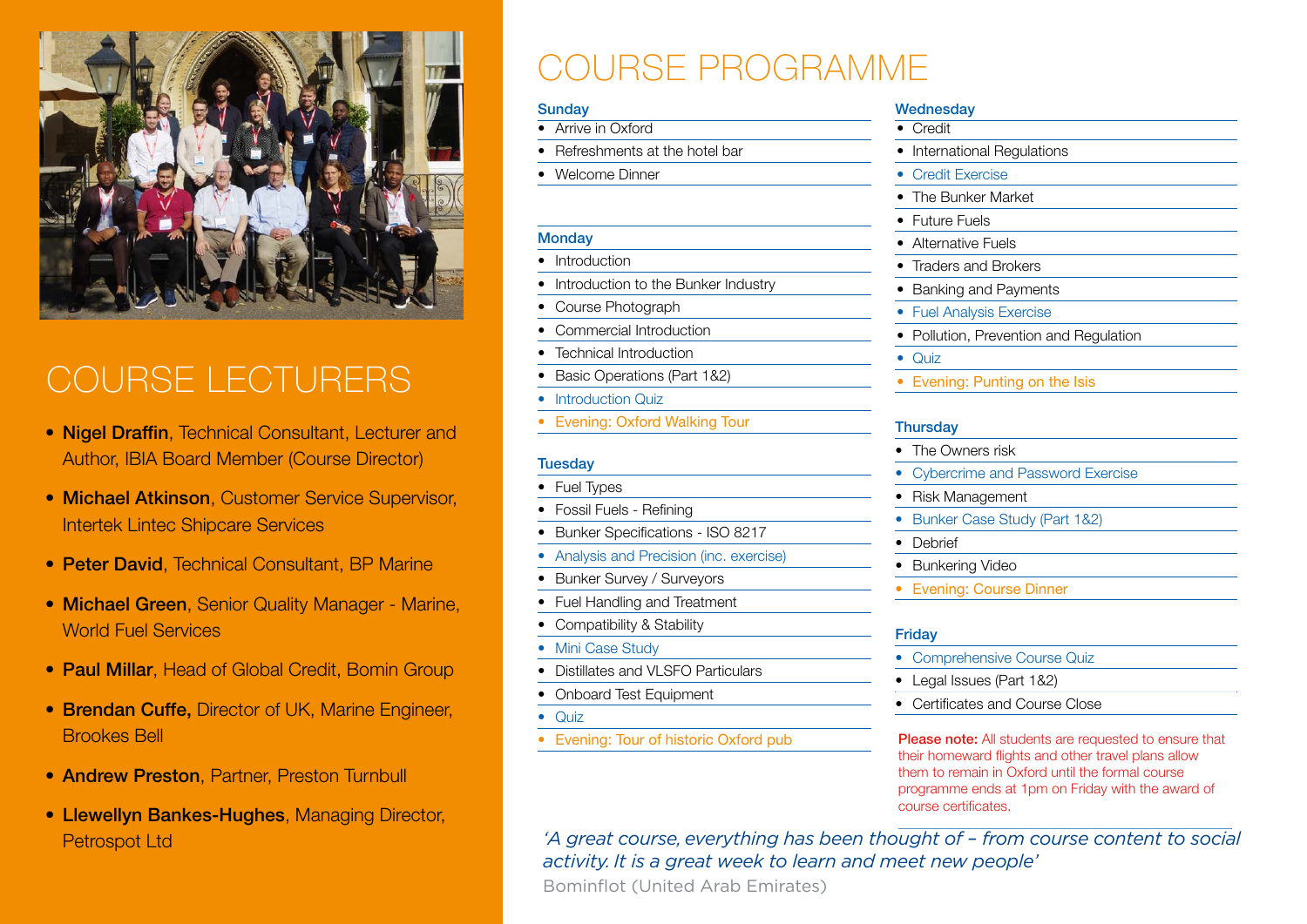# FACTS AND FIGURES



### *Over* **750 Graduates**



### **196 Companies** *in attendance*



### *Attendance from* **59 Countries**



*Graduate* **occupations range from Trainee Bunker Traders to Group Directors**



**Average feedback score** *–* **4.7 out of 5***, including content, speakers and the event overall*



**Limited course numbers** *to create the perfect learning environment*

**2 Independent industry association endorsements**



'Unique experience! Anyone working in the bunker industry should attend this training course'

*Total (France)*

### WHO WILL ATTEND?

Types of Company: National Oil Companies • Independent Suppliers • Bunker Traders • Brokers • Barge Operators • Shipowners • Major Oil Companies • Shipping Agents • Law Firms • IT Companies • Testing Agencies • Lubricant Suppliers • Transaction Processing • Refiners · Charterers • Fuel Distributors • Storage Companies • Bunkering Services • Ship Managers • Storage & Blending • Government Agency.

Companies Attending in 2004-2018: ABC Atlantic Bunker S.L. • Addax Energy S.A. • Aegean Marine Petroleum • Al-Dawood Shipping Lines Ltd • AI Energy Group • Albemarle Advisors • Alba Petroleum • AMG Petro-Energy Ltd • Angolian Oil Company 'Sonangol' • Armada Shipping S.A. • Arrocha & Associates LF • Arte Bunkering OU • Artemar Inc. • Axxon Fuels • Baggermaatschappij Boskalis BV • Baltic Bunkering Co. • Bebeka U.A. • Bergen Bunkers A.S. • Berkshire Energy • Blackrock Oil & Energy • Bomin Deutschland GmbH & Co KG • KG Bominflot • Bominflot Fujairah LLC • Bominflot S.A. • BP Greece S.A. • BP Marine • BP Southern Africa Pty Ltd • Brilliant Maritime Services • Bunker Holdings Ltd • Bunkers (Gibraltar) Ltd • Bunkerfuels Hellas • Bunkers Marinos del Noroeste S.A. de CV • Cabot Europa GIE • California Advanced Management Services Ltd • Cardiff Tankers (UK) Ltd • Certas Energy UK Ltd • CFB Halifax • Chemoil Corp. • Chartering & Shipping Services Khalil (pvt) Ltd • Clyde & Co LLP • CMA CGM (France) • Cockett Marine Oil • Cockett Marine South Africa • Colon Oil & Services S.A. • Compañia Sud Americana de Vapores (CSAV) • ConocoPhillips Inc. • Curoil NV • A/S Dan-Bunkering Ltd • Davies & Newman Wake Ltd • DCC Oil Ireland • DECAL SpA • DFDS A/S • Dolphin Bunkers ApS • Eitzen Group • Elit Bunker AB • Emo Oil Ltd • Enacol - Cape Verde • Enagas S.A. • Energean • Engen Petroleum Ltd • ENI Refining & Marketing SpA • ENI SpA • Euro-Marine Logistics • Fairstar Heavy Transport • Faisal Marine Oil Services • Fuel & Lubes A/S • Fuel Supplies Maldives Pvt Ltd • GAC Bunker Fuels (Egypt) Ltd • GAC Bunker Fuels (S.A.) Pty Ltd • Galp Energia S.A. • Gazpromneft Marine Bunker Ltd • GB Oils Ltd • Gearbulk Ltd • Gibraltar Port Authority • Global Risk Management • Grupa TOTOS S.A. • Hapag-Lloyd AG • Hanseatic Bunker Services GmbH • Hanwa Co Ltd • Harvest Energy • Ian Taylor & Cia. S.A. • Imset A/S • Indian Oil Corporation Ltd • Infineum UK Ltd • Inspectorate (Suisse) S.A. • International Bunker Industry Association (IBIA) • International Bunker Services K.K. • Intertek Lintec Shipcare Services • Inver Energy (UK) Ltd • Jan de Nul NV • Jessco Maritime Resources Ltd • Jo